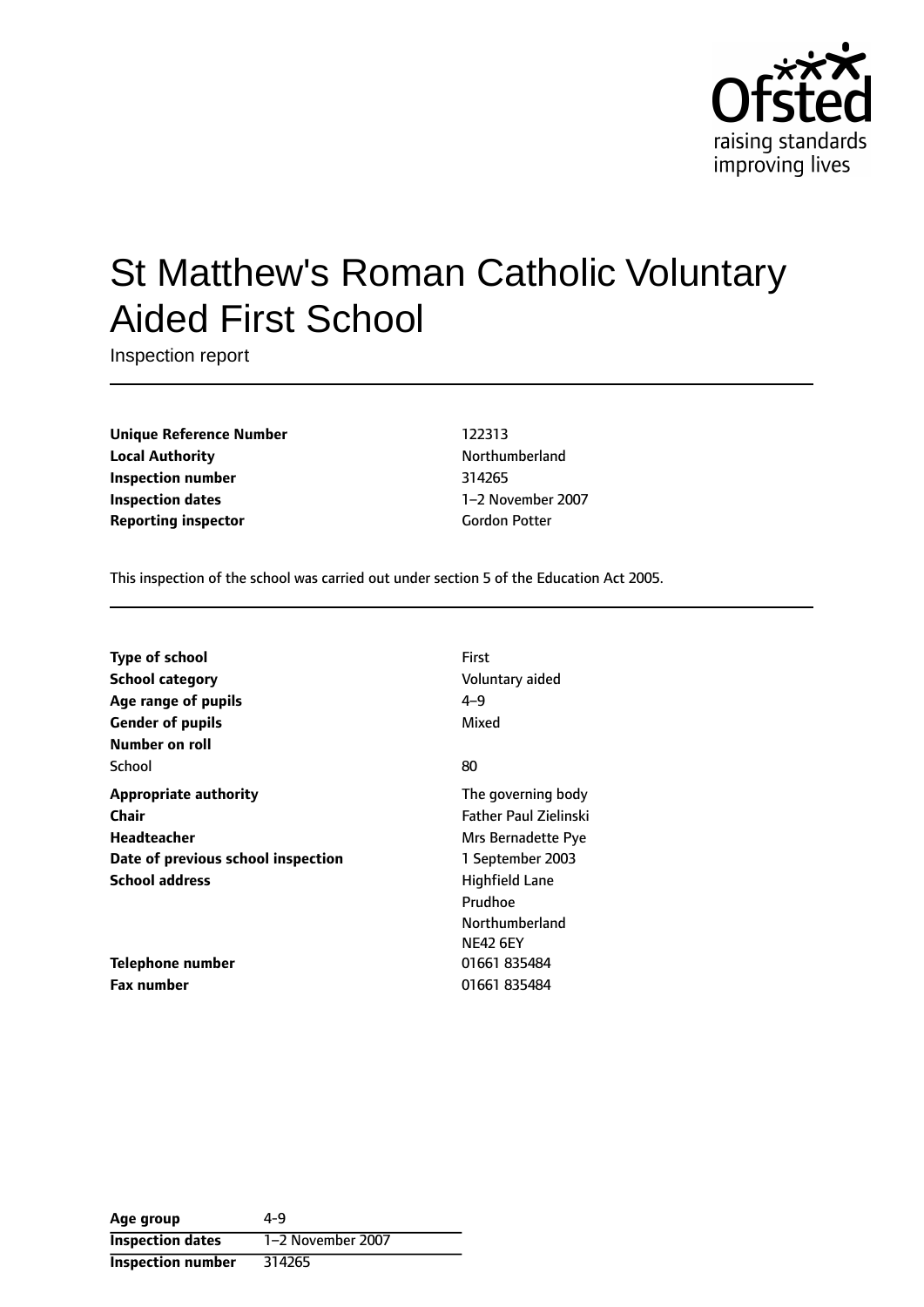© Crown copyright 2007

.

#### Website: www.ofsted.gov.uk

This document may be reproduced in whole or in part for non-commercial educational purposes, provided that the information quoted is reproduced without adaptation and the source and date of publication are stated.

Further copies of this report are obtainable from the school. Under the Education Act 2005, the school must provide a copy of this report free of charge to certain categories of people. A charge not exceeding the full cost of reproduction may be made for any other copies supplied.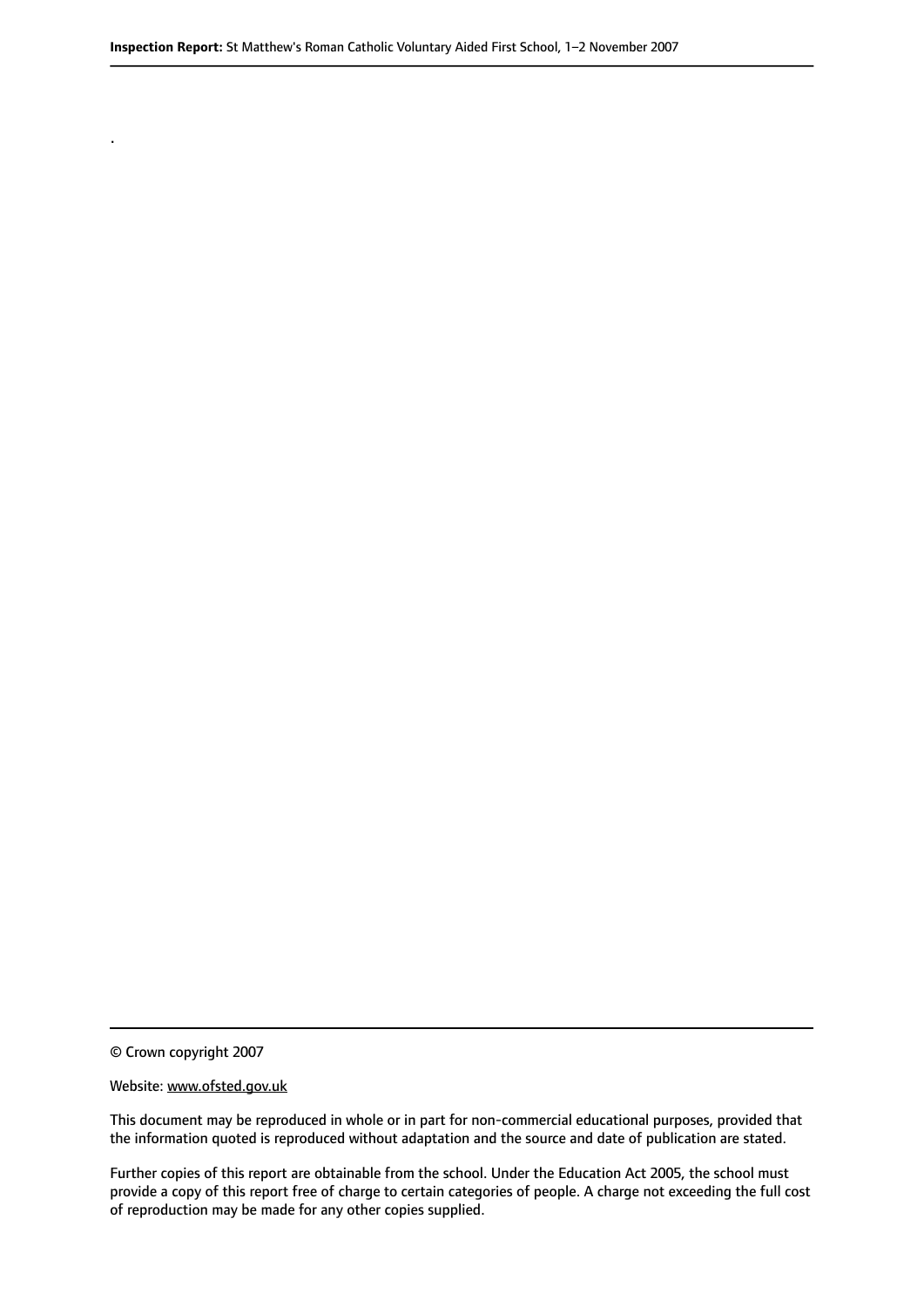## **Introduction**

The inspection was carried out by an Additional Inspector.

#### **Description of the school**

The school is smaller than average for its type. The proportion of pupils entitled to free school meals is well below that found nationally. The proportions of pupils with learning difficulties and/or disabilities and those with a statement of special educational need are well above the national average. Most pupils are of White British background.

#### **Key for inspection grades**

| Grade 1 | Outstanding  |
|---------|--------------|
| Grade 2 | Good         |
| Grade 3 | Satisfactory |
| Grade 4 | Inadequate   |
|         |              |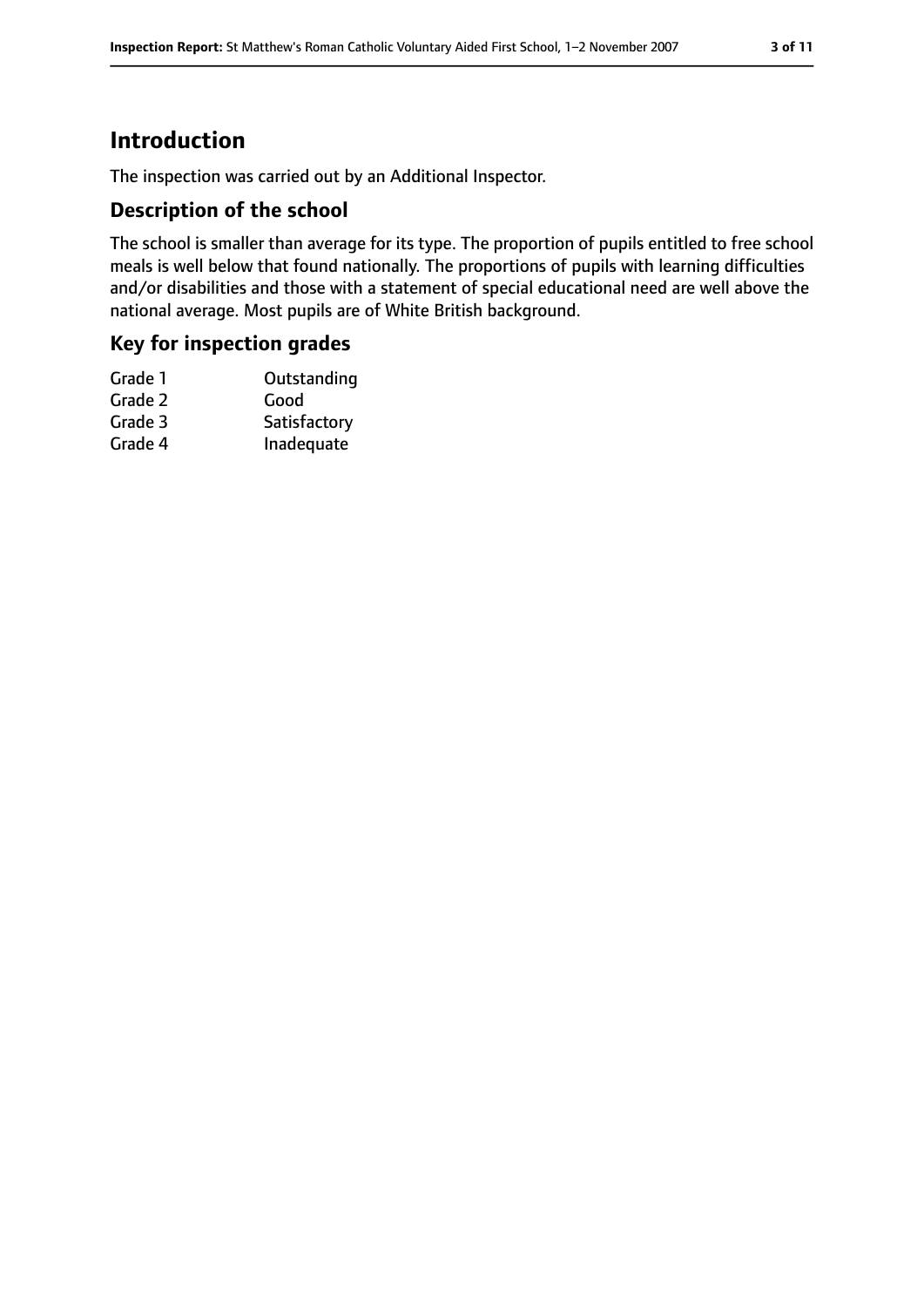## **Overall effectiveness of the school**

#### **Grade: 2**

St Matthew's Roman Catholic (VA) First School offers a good standard of education to its pupils. They are well cared for and make good progress because of effective teaching. It is a school at the heart of the community that cares deeply for its pupils and gives them good care and support. The school is highly regarded and parents appreciate the way their children are helped to feel safe and secure.

Pupils' achievement is good. From starting points in Reception below what is typical for their age, pupils make good progress and standards have been generally above average since 2004. The school's results in the 2007 national assessments for Year 2 pupils were above average in reading and mathematics. Standards in writing were below average. The results of tests conducted by the school in Year 4 in 2007 show that pupils' attainment is better than that normally seen for pupils of their age.

Very good relationships and sensitive support from a caring staff strongly promote pupils' good personal development. Pupils know that there is always someone to turn to if they need help. Attendance is above the national average and reflects pupils' enjoyment of school. The large majority of pupils are well behaved, although a small number find it difficult to sustain concentration. All pupils are keen to participate in the wide range of after-school clubs and activities provided. They readily take on responsibilities, such as participating in the school council. Pupils have a good understanding of how to keep healthy and stay fit, as the school puts good emphasis on these qualities. The school's good focus on developing pupils' academic and personal development gives pupils a good preparation for their future economic well-being.

The quality of teaching and learning is good. Classrooms are bright and welcoming and lessons are tailored effectively to the needs of pupils of different abilities. Teachers set targets for pupils to improve and make good use of marking to do this. The curriculum meets requirements and is enhanced by a good range of well planned and stimulating activities. There are not always enough opportunities for pupils to practise their writing skills in other subjects.

Leadership and management are good. The headteacher has developed a strong team ethos and encourages others to develop their leadership roles. There is a clear understanding of the school's strengths and weaknesses. The school has brought about good improvement since the last inspection, especially in the development of information and communication technology (ICT). It knows that the key to raising standards further is to improve pupils' writing. The school has a good capacity to improve further and provides good value for money.

### **Effectiveness of the Foundation Stage**

#### **Grade: 2**

The effectiveness of provision in the Foundation Stage is good and children make good progress. Children are well nurtured and cared for in a safe and stimulating environment. There are strong links with parents and outside agencies, and school staff get to know the children well before they start school. Both the indoor and outdoor curriculum is well planned with a good range of exciting activities that support new learning. Leadership and management of the Foundation Stage are good and ensure that adults plan well together as a team. Staff have a clear understanding about how young children learn. Good planning is based on the meticulous assessment of children's skills and abilities. As a result, children develop increasing levels of knowledge and skills and become more confident and independent. Children with learning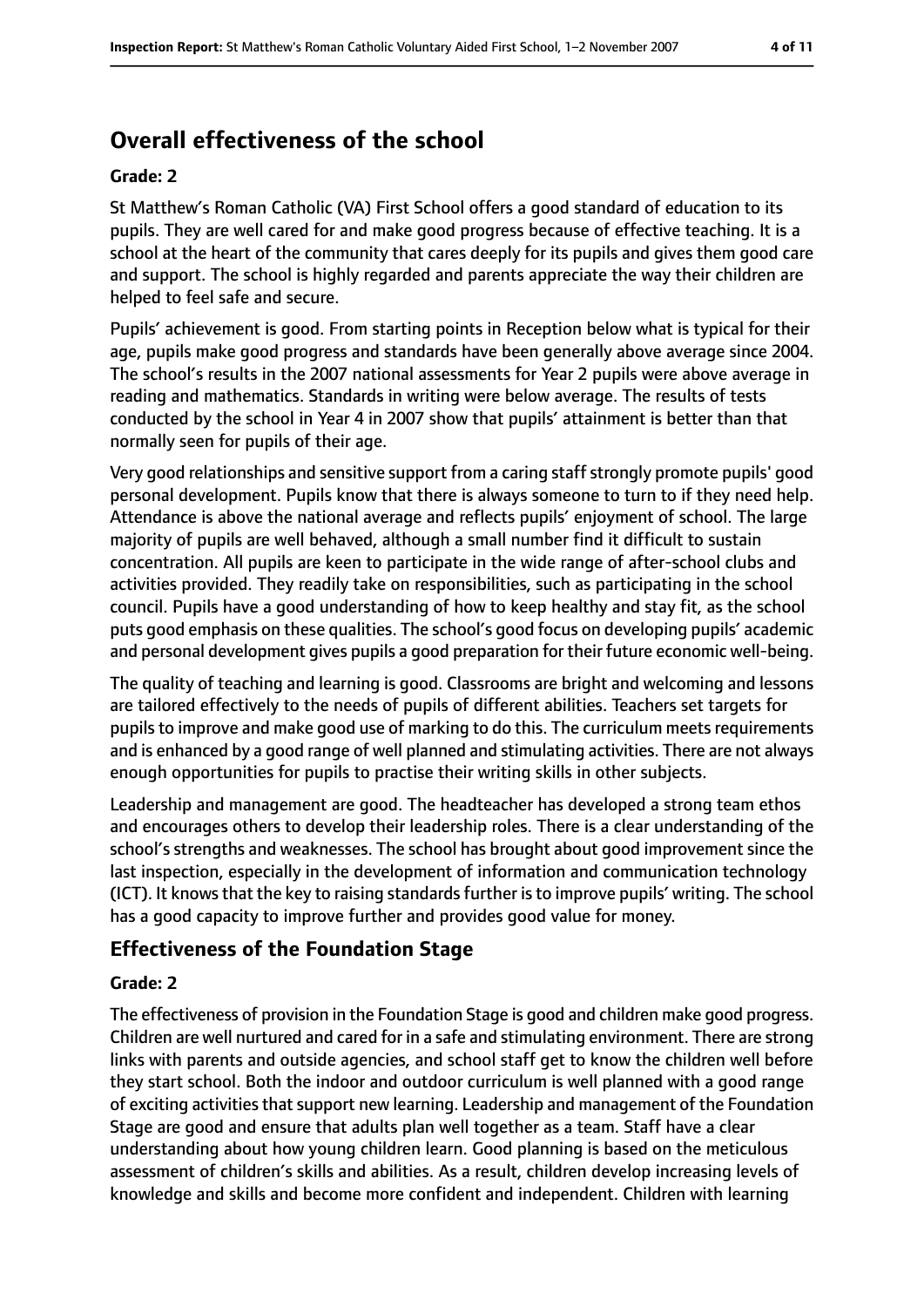difficulties and/or disabilities make good progress because their needs are quickly identified and support provided.

#### **What the school should do to improve further**

■ Raise standards in writing and provide more opportunities for pupils to practise writing in other subjects.

## **Achievement and standards**

#### **Grade: 2**

Achievement is good. Standards are generally above average. At the end of the Foundation Stage, children reach the levels of development typical for their ages, reflecting the good progress made in the Foundation Stage.

Since 2004 the trend has been of above average standards at the end of Key Stage 1, reflecting the good progress that the pupils make in Years 1 and 2. The school's results in the 2007 national assessments for Year 2 pupils overall were average, although in reading and mathematics they were above average. Standards in writing were below average. Pupils make further good progress in Years 3 and 4 and the trend of results of tests conducted by the school in Year 4 shows that the pupils' attainment is better than that normally seen for pupils of this age. In reading and mathematics their progress is good but writing remains a weaker aspect of the pupils' performance. Pupils who have learning difficulties and/or disabilities make as good progress as their peers.

## **Personal development and well-being**

#### **Grade: 2**

Personal development and well-being, including spiritual, moral, and social development, are good. Pupils have a satisfactory understanding of the cultural diversity within Britain today. They enjoy coming to school, work hard and are friendly and polite. They say that they feel safe and secure and bullying is rare, confirmed by inspection findings. Behaviour is good overall although a small minority of pupils find it difficult to concentrate for sustained periods of time, slowing their progress, particularly in writing.

Pupils know how to stay healthy; they eat healthy lunches and appreciate the opportunities to take exercise. Attendance is good. There are excellent opportunitiesto contribute to the school family and beyond. Pupils have a good awareness of the local community and the needs of others. They show this care by regularly raising funds to help others. Older pupils look after younger ones, for example, by organising games at play.

The school council gives pupils a voice, although they say they would like it to have more influence. Enterprise activities and the development of group work skills that help prepare pupils for the world of work are good.

## **Quality of provision**

#### **Teaching and learning**

#### **Grade: 2**

Teaching and learning are effective so that all pupils make good progress. Teachers prepare lessons well to meet the needs of all learners, including the needs of the more able. Clear learning objectives and individual and group targets ensure that pupils know what they have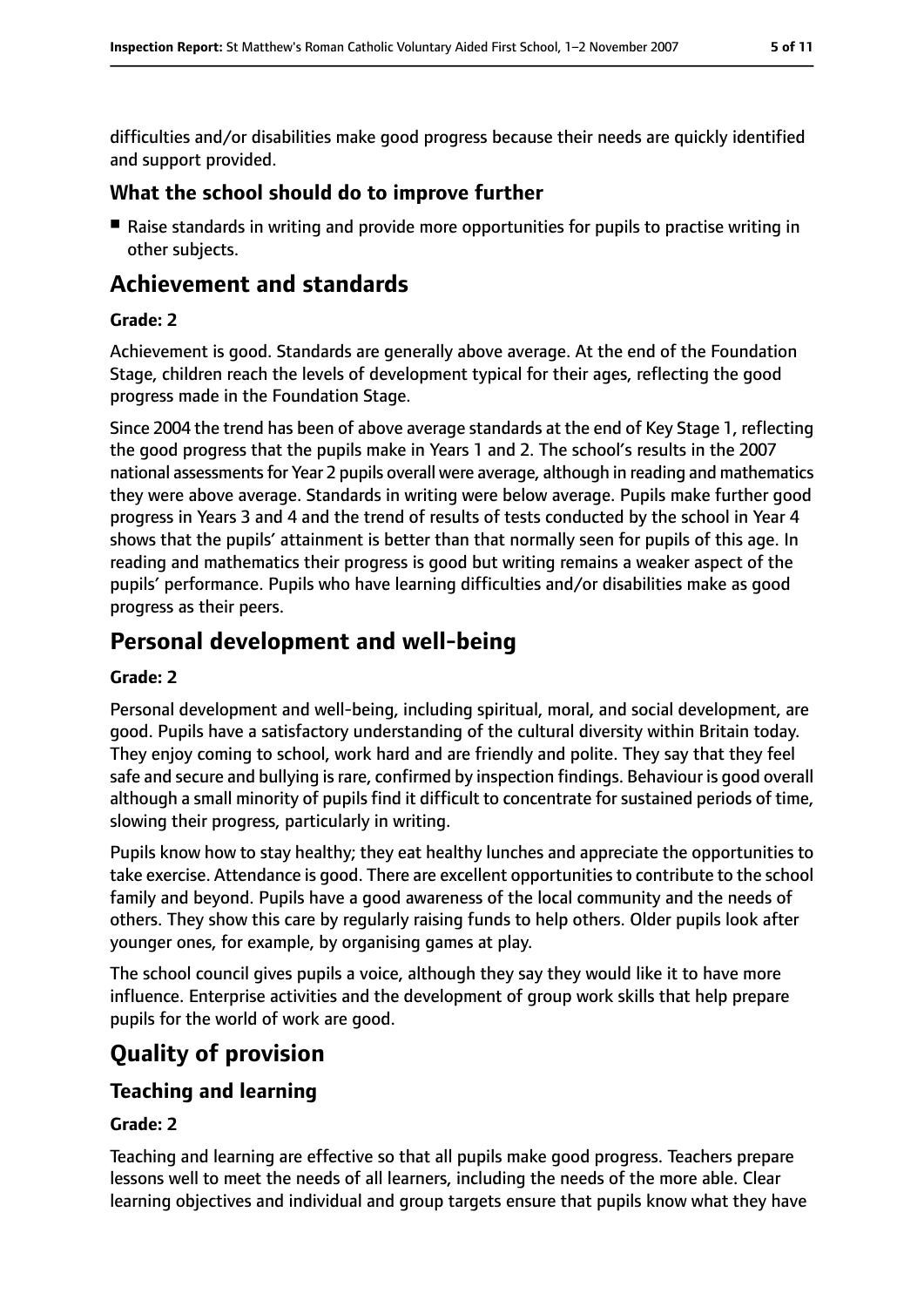to do in their work. Marking is good and it shows pupils what they have achieved and what they need to do to improve. Lessons are interesting. A range of techniques, including problem solving and talking in pairs, holds pupils' attention and gives lessons pace. Teachers use skilful questioning to encourage pupils to think more deeply. Relationships in classrooms are good. Whiteboard technology is used well to help pupils in their learning. Behaviour is good when pupils are actively involved in their learning. In lessons that are satisfactory, teachers do not allow pupils to discuss their ideas together sufficiently and there is too little challenge for the more able pupils. The school is good at meeting the needs of pupils who have difficulties and/or disabilities. Teaching assistants offer good support for such pupils and this extends to assisting all pupils in their learning.

#### **Curriculum and other activities**

#### **Grade: 2**

The curriculum is good. It meets statutory requirements and takes account of national initiatives and guidance. There is a strong emphasis on the basic skills of literacy, numeracy and ICT. Although a start has been made to provide opportunities to develop pupils' writing skills, the curriculum offers too few opportunities for pupils to write in different subjects. There is a strong emphasis on creative subjects in the school, especially art and music. Pupils' personal and academic development is well supported by good enrichment activities. Pupils benefit from a range of visits, including those to local historical sites, and from working alongside visiting artists and environmental workers. French is taught to all children and pupils in the school. Pupils appreciate and take advantage of the wide range of extra-curricular opportunities including football, tennis, recorder group and yoga.

#### **Care, guidance and support**

#### **Grade: 2**

Care, guidance and support are good. The school's focus on gospel values informs its care for its pupils. All members of staff know the pupils well and are aware of their needs and how to meet them. Support for vulnerable pupils, including those with learning difficulties and/or disabilities, is both sensitive and effective. There are effective relationships with the many outside agencies who work with the school. The health and safety of all children are paramount and all necessary child protection and safeguarding requirements are in place. A good personal, social and health education programme is effective in supporting pupils' personal and emotional development and raising their awareness of how to keep fit and healthy. The school supports pupils well when they move into school, between phases of education and for their future education. Close social and academic links with the local primary and middle schools ensure pupils are ready for their new school.

Reports for parents about pupils' progress are clear and informative and set targets for improvement. Assessment is very effective and used by all teachers to plan work and to support pupils' learning.

## **Leadership and management**

#### **Grade: 2**

Leadership and management are good. The headteacher, ably supported by the senior leadership team, has a clear view of the school. Self-evaluation is therefore accurate and is reflected in a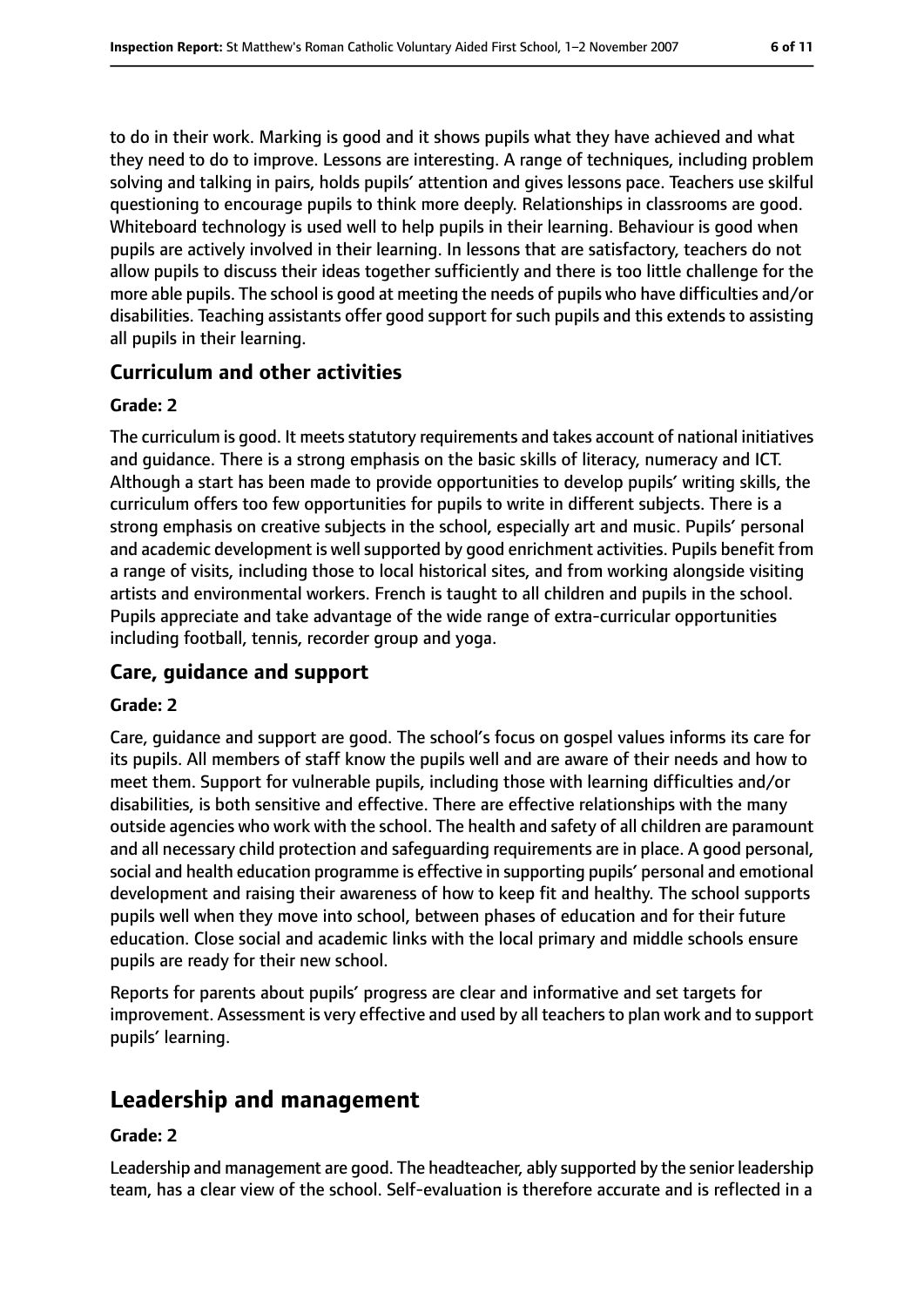school improvement plan with appropriate areas for development. The headteacher monitors the quality of teaching and learning, including evaluating pupils' work, to ensure that pupils are doing as well as they can. The school uses data effectively to identify pupils with particular needs so that work can be provided to support them. The school sets and achieves challenging targets for pupils across the school, except in writing. Governance is good. Governors contribute well to the development of the school. They get involved in the school's self-evaluation and provide a good level of challenge for school leaders.

A large majority of parents support the work of the school and appreciate what it does for their children. The school has effectively removed the weaknesses identified in the previous inspection, especially with regard to the quality of marking and ICT. It has a good capacity to improve.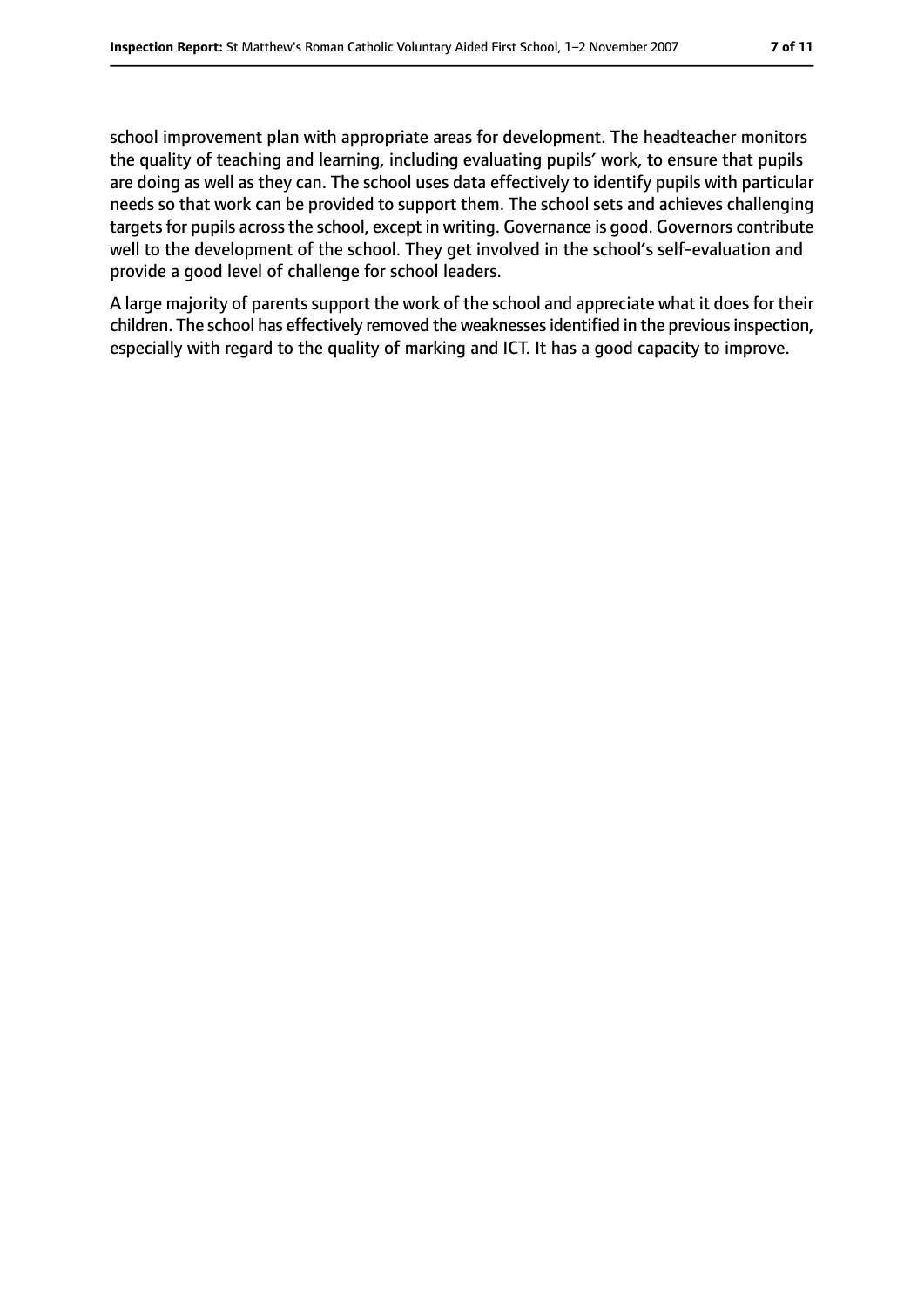**Any complaints about the inspection or the report should be made following the procedures set out in the guidance 'Complaints about school inspection', which is available from Ofsted's website: www.ofsted.gov.uk.**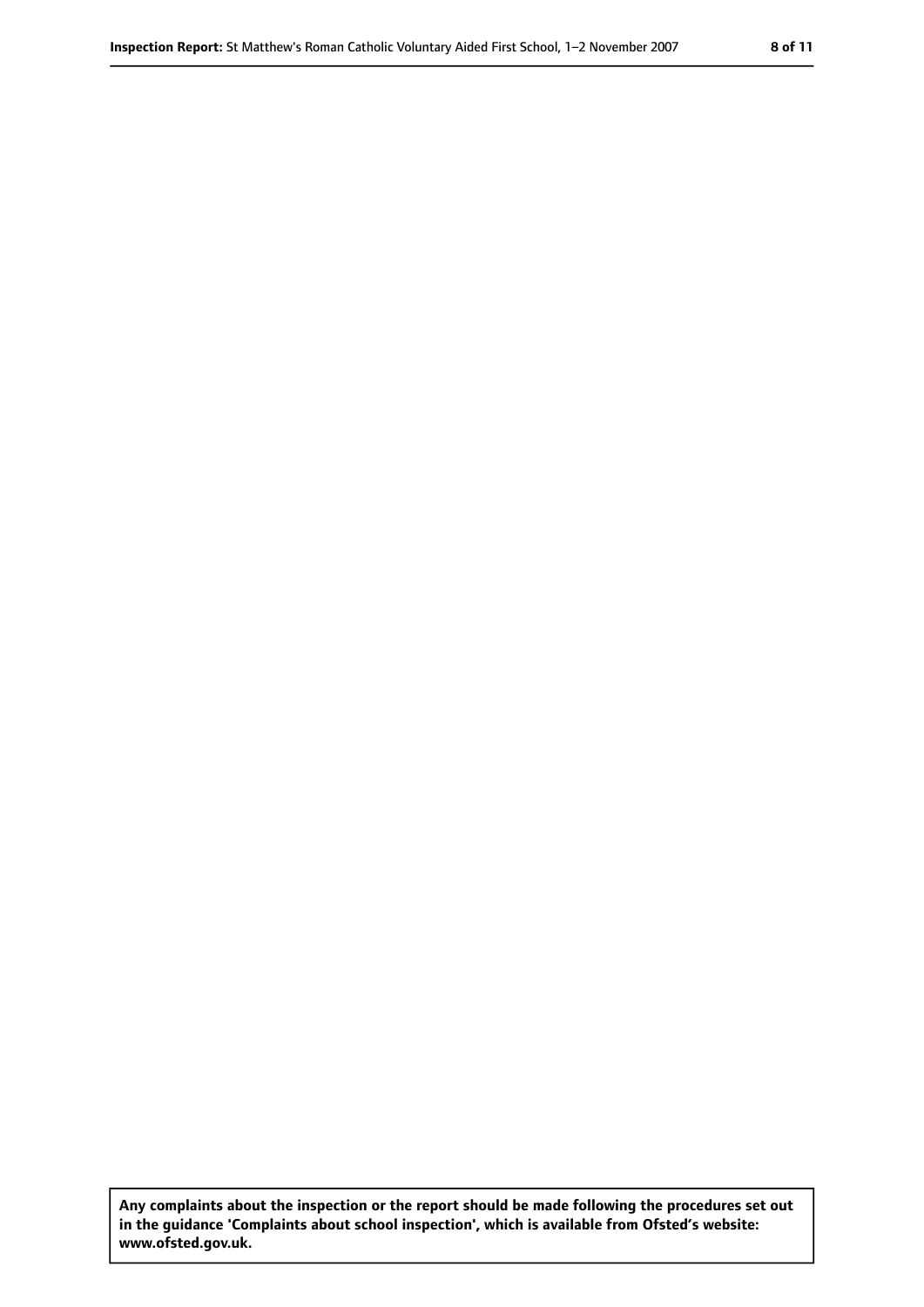## **Inspection judgements**

| $^\dagger$ Key to judgements: grade 1 is outstanding, grade 2 good, grade 3 satisfactory, and | School         |
|-----------------------------------------------------------------------------------------------|----------------|
| arade 4 inadeguate                                                                            | <b>Overall</b> |

#### **Overall effectiveness**

| How effective, efficient and inclusive is the provision of education, integrated<br>care and any extended services in meeting the needs of learners? |     |
|------------------------------------------------------------------------------------------------------------------------------------------------------|-----|
| Effective steps have been taken to promote improvement since the last<br>inspection                                                                  | Yes |
| How well does the school work in partnership with others to promote learners'<br>well-being?                                                         |     |
| The effectiveness of the Foundation Stage                                                                                                            |     |
| The capacity to make any necessary improvements                                                                                                      |     |

#### **Achievement and standards**

| How well do learners achieve?                                                                               |  |
|-------------------------------------------------------------------------------------------------------------|--|
| The standards <sup>1</sup> reached by learners                                                              |  |
| How well learners make progress, taking account of any significant variations between<br>groups of learners |  |
| How well learners with learning difficulties and disabilities make progress                                 |  |

### **Personal development and well-being**

| How good is the overall personal development and well-being of the<br>learners?                                  |  |
|------------------------------------------------------------------------------------------------------------------|--|
| The extent of learners' spiritual, moral, social and cultural development                                        |  |
| The extent to which learners adopt healthy lifestyles                                                            |  |
| The extent to which learners adopt safe practices                                                                |  |
| How well learners enjoy their education                                                                          |  |
| The attendance of learners                                                                                       |  |
| The behaviour of learners                                                                                        |  |
| The extent to which learners make a positive contribution to the community                                       |  |
| How well learners develop workplace and other skills that will contribute to<br>their future economic well-being |  |

#### **The quality of provision**

| How effective are teaching and learning in meeting the full range of the<br>learners' needs?          |  |
|-------------------------------------------------------------------------------------------------------|--|
| How well do the curriculum and other activities meet the range of needs<br>and interests of learners? |  |
| How well are learners cared for, guided and supported?                                                |  |

#### **Annex A**

 $^1$  Grade 1 - Exceptionally and consistently high; Grade 2 - Generally above average with none significantly below average; Grade 3 - Broadly average to below average; Grade 4 - Exceptionally low.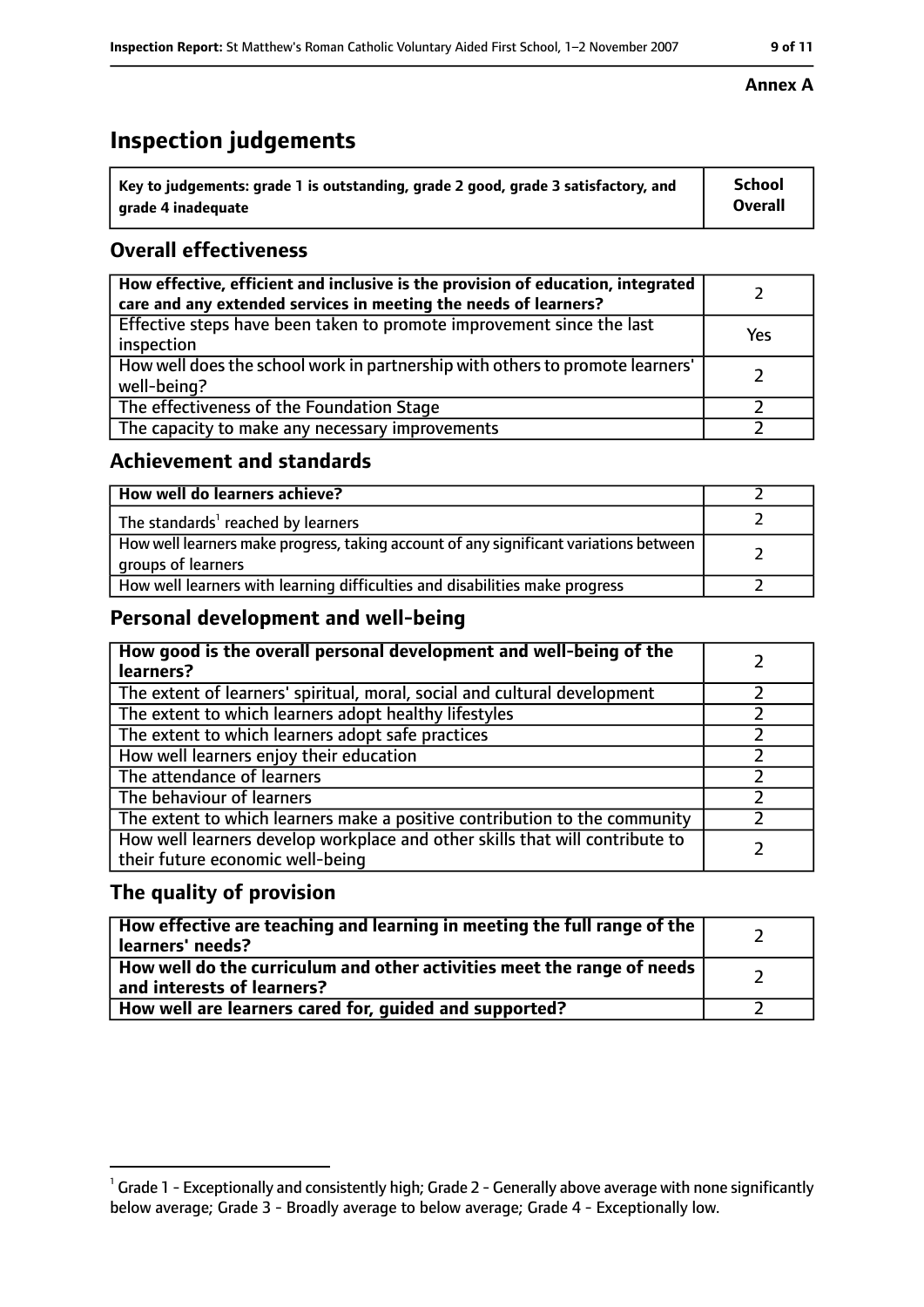#### **Annex A**

## **Leadership and management**

| How effective are leadership and management in raising achievement<br>and supporting all learners?                                              |     |
|-------------------------------------------------------------------------------------------------------------------------------------------------|-----|
| How effectively leaders and managers at all levels set clear direction leading<br>to improvement and promote high quality of care and education |     |
| How effectively leaders and managers use challenging targets to raise standards                                                                 |     |
| The effectiveness of the school's self-evaluation                                                                                               |     |
| How well equality of opportunity is promoted and discrimination tackled so<br>that all learners achieve as well as they can                     |     |
| How effectively and efficiently resources, including staff, are deployed to<br>achieve value for money                                          |     |
| The extent to which governors and other supervisory boards discharge their<br>responsibilities                                                  |     |
| Do procedures for safequarding learners meet current government<br>requirements?                                                                | Yes |
| Does this school require special measures?                                                                                                      | No  |
| Does this school require a notice to improve?                                                                                                   | No  |